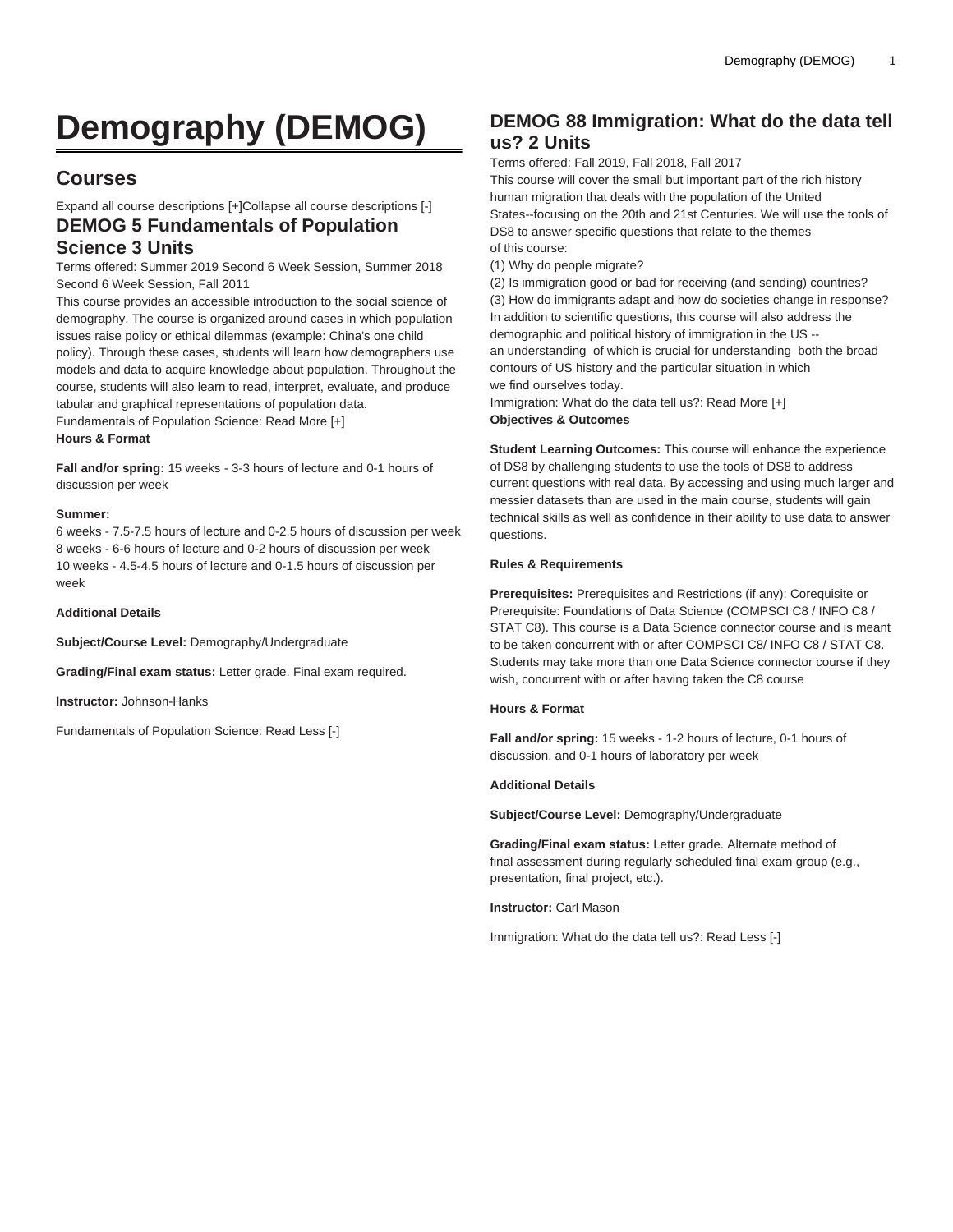### **DEMOG 98 Directed Group Study 1 - 4 Units**

Terms offered: Fall 2017, Spring 2017, Fall 2016 Undergraduate research by small groups. Directed Group Study: Read More [+] **Rules & Requirements**

**Repeat rules:** Course may be repeated for credit without restriction.

**Hours & Format**

**Fall and/or spring:** 15 weeks - 1-3 hours of tutorial per week

#### **Additional Details**

**Subject/Course Level:** Demography/Undergraduate

**Grading/Final exam status:** Offered for pass/not pass grade only. Final exam not required.

Directed Group Study: Read Less [-]

### **DEMOG 110 Introduction to Population Analysis 3 Units**

#### Terms offered: Fall 2022, Fall 2021, Fall 2020

Measures and methods of Demography. Life tables, fertility and nuptiality measures, age pyramids, population projection, measures of fertility control.

Introduction to Population Analysis: Read More [+] **Hours & Format**

**Fall and/or spring:** 15 weeks - 3-3 hours of lecture and 0-1 hours of discussion per week

#### **Summer:**

6 weeks - 7.5-7.5 hours of lecture and 0-2.5 hours of discussion per week 8 weeks - 6-6 hours of lecture and 0-2 hours of discussion per week 10 weeks - 4.5-4.5 hours of lecture and 0-1.5 hours of discussion per week

#### **Additional Details**

**Subject/Course Level:** Demography/Undergraduate

**Grading/Final exam status:** Letter grade. Final exam required.

**Instructor:** Wachter

Introduction to Population Analysis: Read Less [-]

## **DEMOG C126 Sex, Death, and Data 4 Units**

Terms offered: Fall 2021, Fall 2020, Fall 2019

Introduction to population issues and the field of demography, with emphasis on historical patterns of population growth and change during the industrial era. Topics covered include the demographic transition, resource issues, economic development, the environment, population control, family planning, birth control, family and gender, aging, intergenerational transfers, and international migration. Sex, Death, and Data: Read More [+] **Rules & Requirements**

**Prerequisites:** 1 or 3 or 3AC or consent of instructor

#### **Hours & Format**

**Fall and/or spring:** 15 weeks - 3-3 hours of lecture and 0-2 hours of discussion per week

**Additional Details**

**Subject/Course Level:** Demography/Undergraduate

**Grading/Final exam status:** Letter grade. Final exam required.

**Also listed as:** SOCIOL C126

Sex, Death, and Data: Read Less [-]

# **DEMOG 130 Demography of Deaths, Diseases, and Disasters 4 Units**

Terms offered: Prior to 2007

Fundamentals of demographic analysis of health and mortality with a special focus on global public health challenges including those induced by climate change. Class will focus on essential concepts from demography and public health, global and historical shifts in mortality and morbidity patterns, and the determinants of health and mortality over the life course, including environmental determinants. Students' will develop their own research project related to health and mortality using real-world demographic data. Students will learn to interpret, construct, and calculate common demographic and public health indicators, and will develop a basic toolkit for analyzing health and mortality data. Demography of Deaths, Diseases, and Disasters: Read More [+] **Rules & Requirements**

**Prerequisites:** Introductory statistics course and some experience with a programming language (preferably R), or consent of the instructor

#### **Hours & Format**

**Fall and/or spring:** 15 weeks - 3-3 hours of lecture and 0-1 hours of discussion per week

#### **Additional Details**

**Subject/Course Level:** Demography/Undergraduate

**Grading/Final exam status:** Letter grade. Alternative to final exam.

**Instructor:** Mahmud

Demography of Deaths, Diseases, and Disasters: Read Less [-]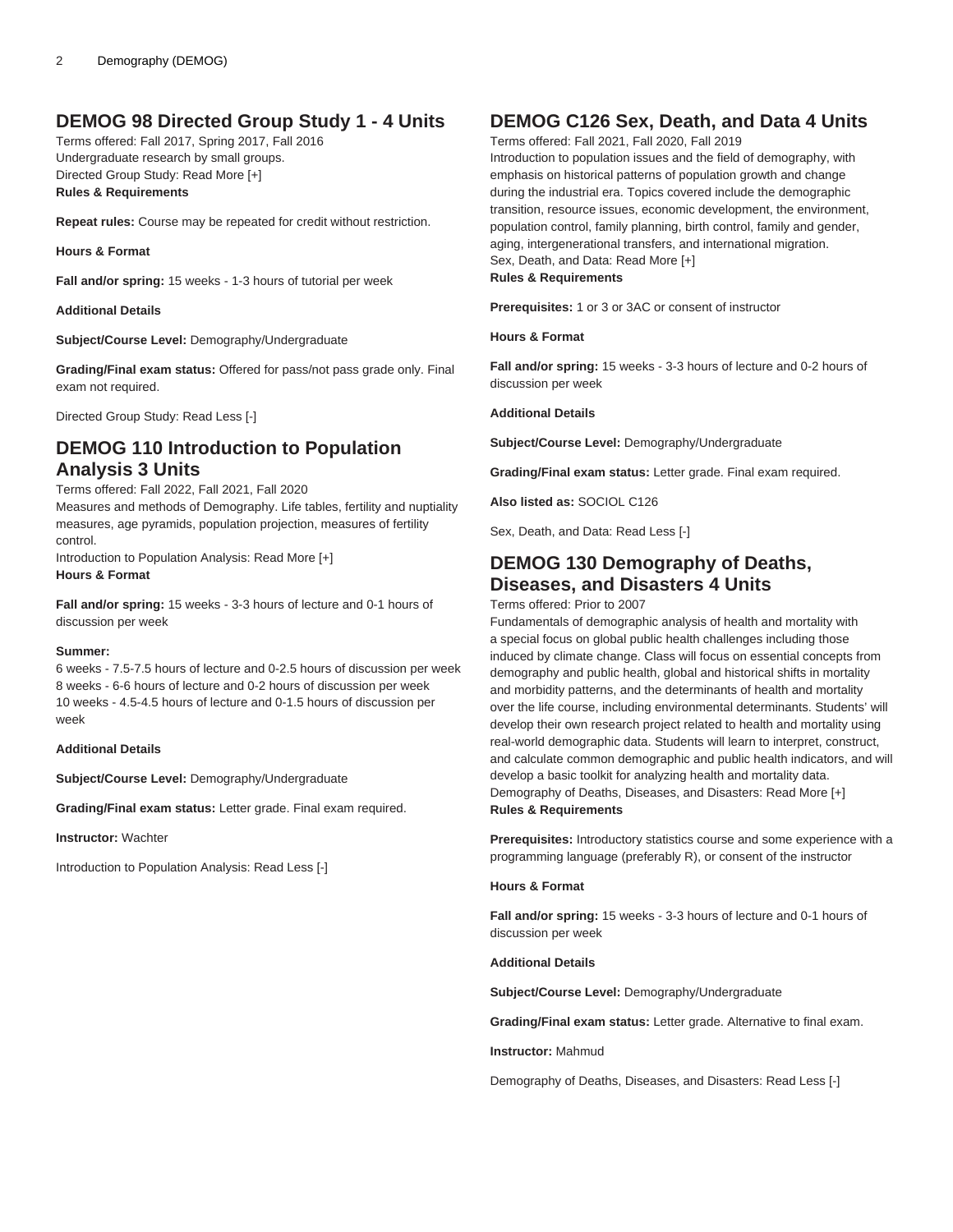# **DEMOG 145AC The American Immigrant Experience 4 Units**

Terms offered: Spring 2015, Spring 2014, Spring 2013

The history of the United States is the history of migration. The course covers the evolution of the American population from about 20,000 BC with the goal of understanding the interdependent roles of history and demography. As an American cultures class, special attention is given to the experiences of 18th- and 19th-century African and European immigrants and 20th- and 21st-century Asian and Latin American immigrants. Two substantial laboratory assignments; facility with a spreadsheet program is assumed.

The American Immigrant Experience: Read More [+] **Hours & Format**

**Fall and/or spring:** 15 weeks - 3 hours of lecture per week

**Additional Details**

**Subject/Course Level:** Demography/Undergraduate

**Grading/Final exam status:** Letter grade. Final exam required.

**Instructor:** Mason

**Also listed as:** HISTORY C139B

The American Immigrant Experience: Read Less [-]

## **DEMOG 160 Special Topics in Demography 3 Units**

Terms offered: Spring 2020, Fall 2018, Fall 2017

Special topics in demography. Topics may include the demography of specific world regions, race and ethnicity, population and policy, and population and environment and similiar specialized or new topics in the field of demography will be covered.

Special Topics in Demography: Read More [+] **Rules & Requirements**

**Repeat rules:** Course may be repeated for credit without restriction.

**Hours & Format**

**Fall and/or spring:** 15 weeks - 3 hours of lecture per week

**Additional Details**

**Subject/Course Level:** Demography/Undergraduate

**Grading/Final exam status:** Letter grade. Final exam required.

Special Topics in Demography: Read Less [-]

# **DEMOG N160 Summer Special Topics in Demography 2 Units**

Terms offered: Prior to 2007

Special topics in demography. Topics may include any subject in demography and may be specific world regions, race and ethnicity, population and policy, and population and environment and similar specialized or new topics in the field of demography will be covered. Designed primarily to permit instructors to teach a current relevant topic that may be focused and specialized or a topic with broad appeal. Topics change each summer.

Summer Special Topics in Demography: Read More [+] **Rules & Requirements**

**Repeat rules:** Course may be repeated for credit when topic changes.

**Hours & Format**

**Summer:** 6 weeks - 4 hours of lecture per week

**Additional Details**

**Subject/Course Level:** Demography/Undergraduate

**Grading/Final exam status:** Letter grade. Final exam required.

Summer Special Topics in Demography: Read Less [-]

### **DEMOG 161 Population Apocalypse in Film and Science 3 Units**

Terms offered: Fall 2015, Spring 2015

Despite our astonishing demographic success as a species, humans are haunted by the idea of apocalyptic demise. This course explores scientific and cultural narratives of population catastrophe particularly as presented in film. Noah's flood; nuclear annihilation; overpopulation; and climate change all raise the question: Does human nature carry within it the seeds of our inevitable destruction? In this course, we will grapple with both the science and the art in which this question is embedded. Population Apocalypse in Film and Science: Read More [+] **Hours & Format**

**Fall and/or spring:** 15 weeks - 3 hours of lecture per week

**Additional Details**

**Subject/Course Level:** Demography/Undergraduate

**Grading/Final exam status:** Letter grade. Final exam required.

**Instructors:** Mason, Goldstein

Population Apocalypse in Film and Science: Read Less [-]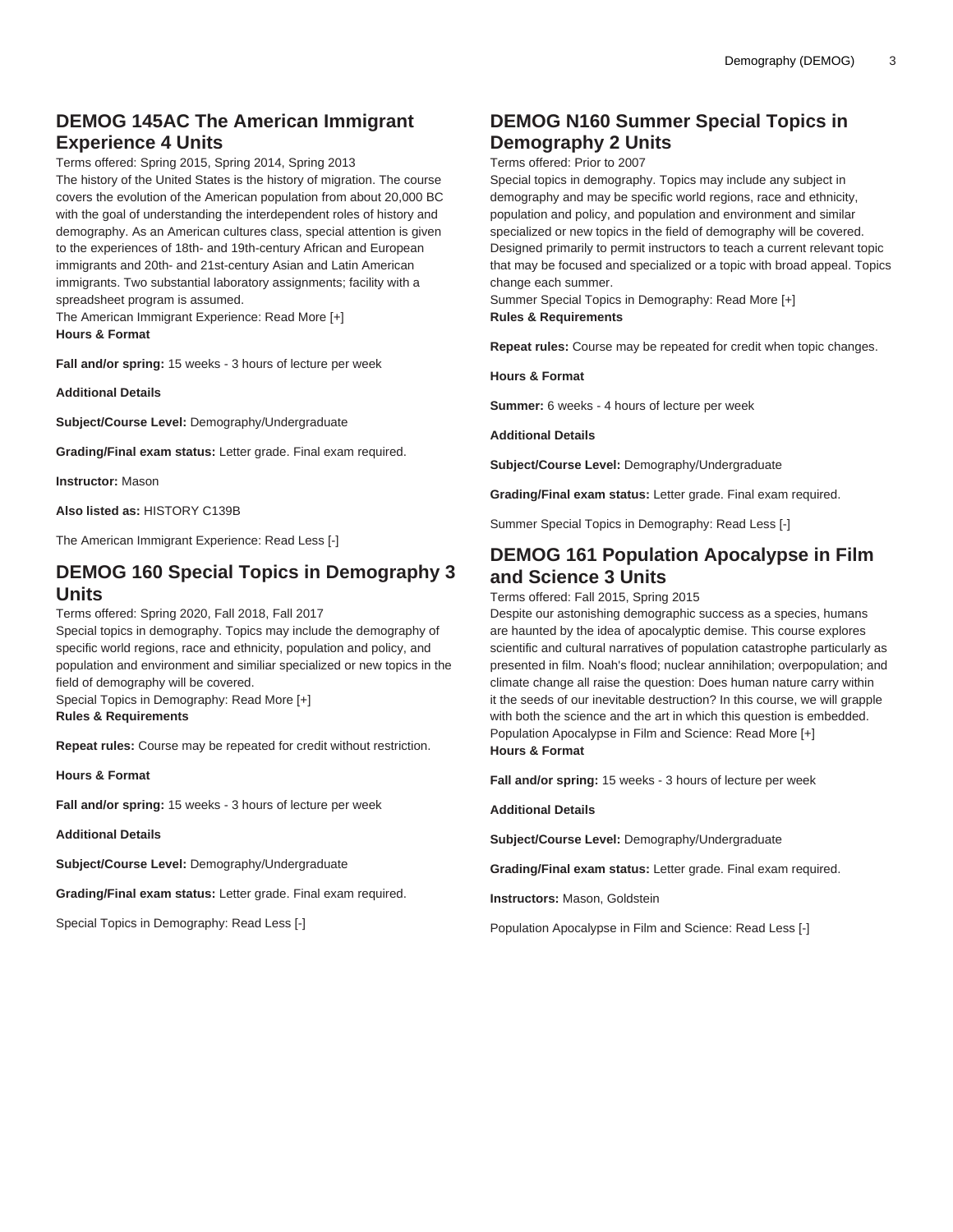### **DEMOG C164 Impact of Government Policies on Poor Children and Families 4 Units**

#### Terms offered: Spring 2007

Examination of the impact of policies of state intervention and public benefit programs on poor children and families. Introduction to child and family policy, and study of specific issue areas, such as income transfer programs, housing, health care, and child abuse.

Impact of Government Policies on Poor Children and Families: Read More [+]

#### **Rules & Requirements**

**Credit Restrictions:** This course may be applied to the Demography major.

#### **Hours & Format**

**Fall and/or spring:** 15 weeks - 3 hours of lecture per week

#### **Additional Details**

**Subject/Course Level:** Demography/Undergraduate

**Grading/Final exam status:** Letter grade. Final exam required.

**Instructor:** Mauldon

**Also listed as:** PUB POL C164

Impact of Government Policies on Poor Children and Families: Read Less [-]

### **DEMOG C165 Family and Household in Comparative Perspective 3 Units**

Terms offered: Spring 2012, Fall 2008, Spring 2005 How are families and households organized around the world? Which aspects of household and family vary, and which are constant? What are the relationships between household and family on the one hand and the political, economic, or broad social patterns on the other? This course examines all of these questions, taking historical and contemporary examples from Africa, Asia, Europe, and the Americas. Family and Household in Comparative Perspective: Read More [+] **Rules & Requirements**

**Prerequisites:** Sociology 1, 3, 3AC or consent of instructor

**Hours & Format**

**Fall and/or spring:** 15 weeks - 3 hours of lecture per week

**Additional Details**

**Subject/Course Level:** Demography/Undergraduate

**Grading/Final exam status:** Letter grade. Final exam required.

**Also listed as:** SOCIOL C184

Family and Household in Comparative Perspective: Read Less [-]

### **DEMOG C175 Economic Demography 4 Units**

Terms offered: Spring 2022, Spring 2021, Spring 2020 A general introduction to economic demography, addressing the following kinds of questions: What are the economic consequences of immigration to the U.S.? Will industrial nations be able to afford the health and pension costs of the aging populations? How has the size of the baby boom affected its economic well being? Why has fertility been high in Third World countries? In industrial countries, why is marriage postponed, divorce high, fertility so low, and extramarital fertility rising? What are the economic and environmental consequences of rapid population growth? Economic Demography: Read More [+] **Rules & Requirements**

**Prerequisites:** Economics 1 or 2

**Hours & Format**

**Fall and/or spring:** 15 weeks - 3-3 hours of lecture and 0-1 hours of discussion per week

#### **Summer:**

6 weeks - 7.5-7.5 hours of lecture and 0-2.5 hours of discussion per week 8 weeks - 6-6 hours of lecture and 0-2 hours of discussion per week

#### **Additional Details**

**Subject/Course Level:** Demography/Undergraduate

**Grading/Final exam status:** Letter grade. Final exam required.

**Instructor:** Lee

**Formerly known as:** Demography C175, Economics C175

**Also listed as:** ECON C175

Economic Demography: Read Less [-]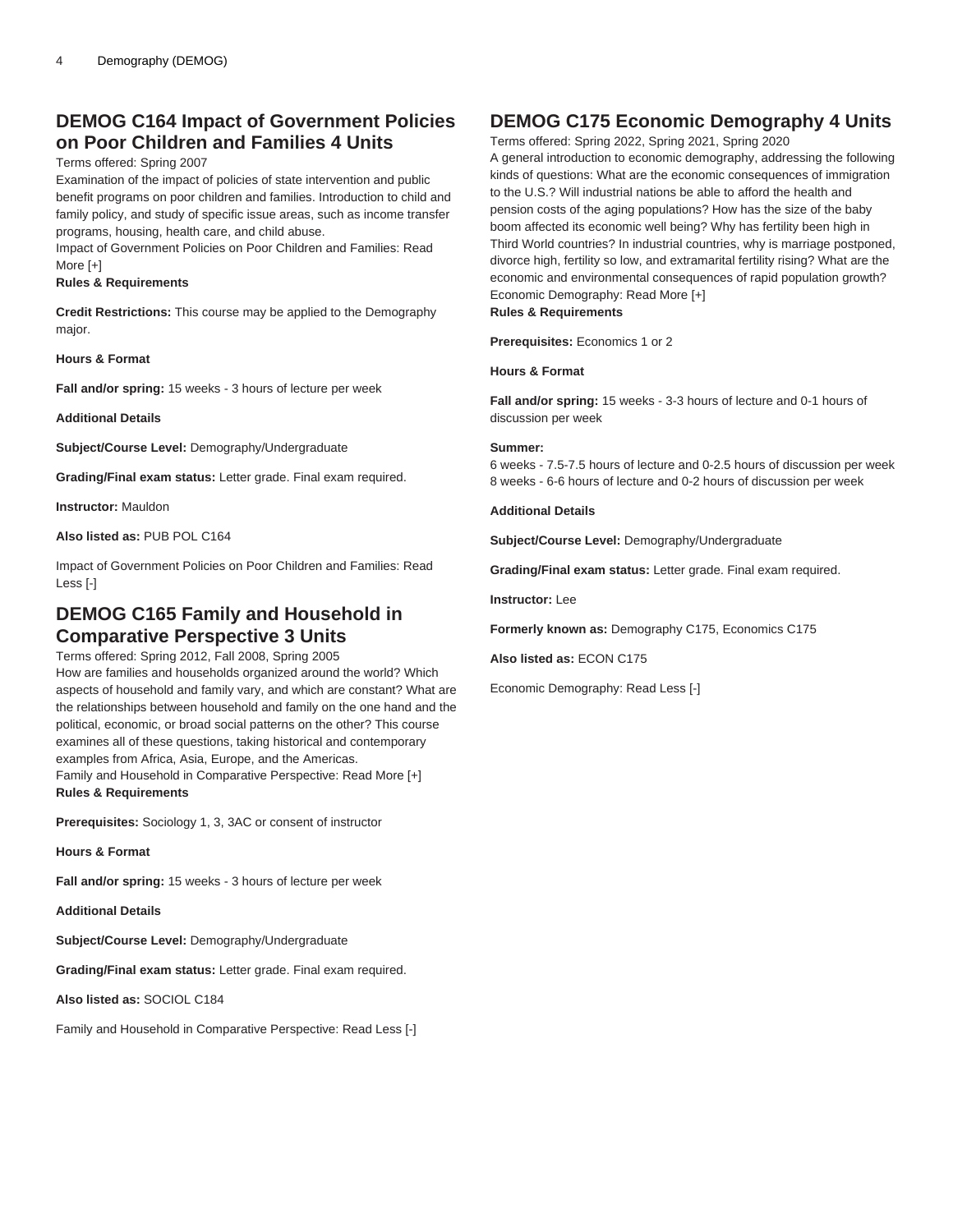# **DEMOG 180 Social Networks 4 Units**

Terms offered: Fall 2022, Fall 2021, Fall 2020

The science of social networks focuses on measuring, modeling, and understanding the different ways that people are connected to one another. We will use a broad toolkit of theories and methods drawn from the social, natural, and mathematical sciences to learn what a social network is, to understand how to work with social network data, and to illustrate some of the ways that social networks can be useful in theory and in practice. We will see that network ideas are powerful enough to be used everywhere from UNAIDS, where network models help epidemiologists prevent the spread of HIV, to Silicon Valley, where data scientists use network ideas to build products that enable people all across the globe to connect with one another. Social Networks: Read More [+] **Rules & Requirements**

**Prerequisites:** Suggested: Introduction to Statistics (Computer Science/ Information/Statistics C8 or "Data 8"), Pre-calculus (Mathematics 32), Python, or consent of instructor

#### **Hours & Format**

**Fall and/or spring:** 15 weeks - 3-3 hours of lecture and 0-1 hours of discussion per week

#### **Summer:**

6 weeks - 7.5-7.5 hours of lecture and 0-2.5 hours of discussion per week 8 weeks - 6-6 hours of lecture and 0-2 hours of discussion per week 10 weeks - 4.5-4.5 hours of lecture and 0-1.5 hours of discussion per week

**Additional Details**

**Subject/Course Level:** Demography/Undergraduate

**Grading/Final exam status:** Letter grade. Final exam required.

**Instructor:** Feehan

Social Networks: Read Less [-]

# **DEMOG 198 Directed Group Study 1 - 4 Units**

Terms offered: Fall 2022, Fall 2021, Fall 2020 Undergraduate research by small groups. Enrollment is restricted by regulations governing 198 courses. Directed Group Study: Read More [+] **Rules & Requirements**

**Prerequisites:** 60 units; good academic standing

**Repeat rules:** Course may be repeated for credit without restriction.

**Hours & Format**

**Fall and/or spring:** 15 weeks - 1-3 hours of directed group study per week

**Summer:** 8 weeks - 1.5-7.5 hours of directed group study per week

#### **Additional Details**

**Subject/Course Level:** Demography/Undergraduate

**Grading/Final exam status:** Offered for pass/not pass grade only. Final exam not required.

Directed Group Study: Read Less [-]

### **DEMOG 199 Supervised Independent Study 1 - 4 Units**

Terms offered: Fall 2019, Summer 2019, Fall 2018 Supervised independent study and research. Supervised Independent Study: Read More [+] **Rules & Requirements**

**Prerequisites:** Consent of instructor

**Repeat rules:** Course may be repeated for credit without restriction.

**Hours & Format**

**Fall and/or spring:** 15 weeks - 1-3 hours of independent study per week

**Summer:** 8 weeks - 1-3 hours of independent study per week

**Additional Details**

**Subject/Course Level:** Demography/Undergraduate

**Grading/Final exam status:** Offered for pass/not pass grade only. Final exam not required.

Supervised Independent Study: Read Less [-]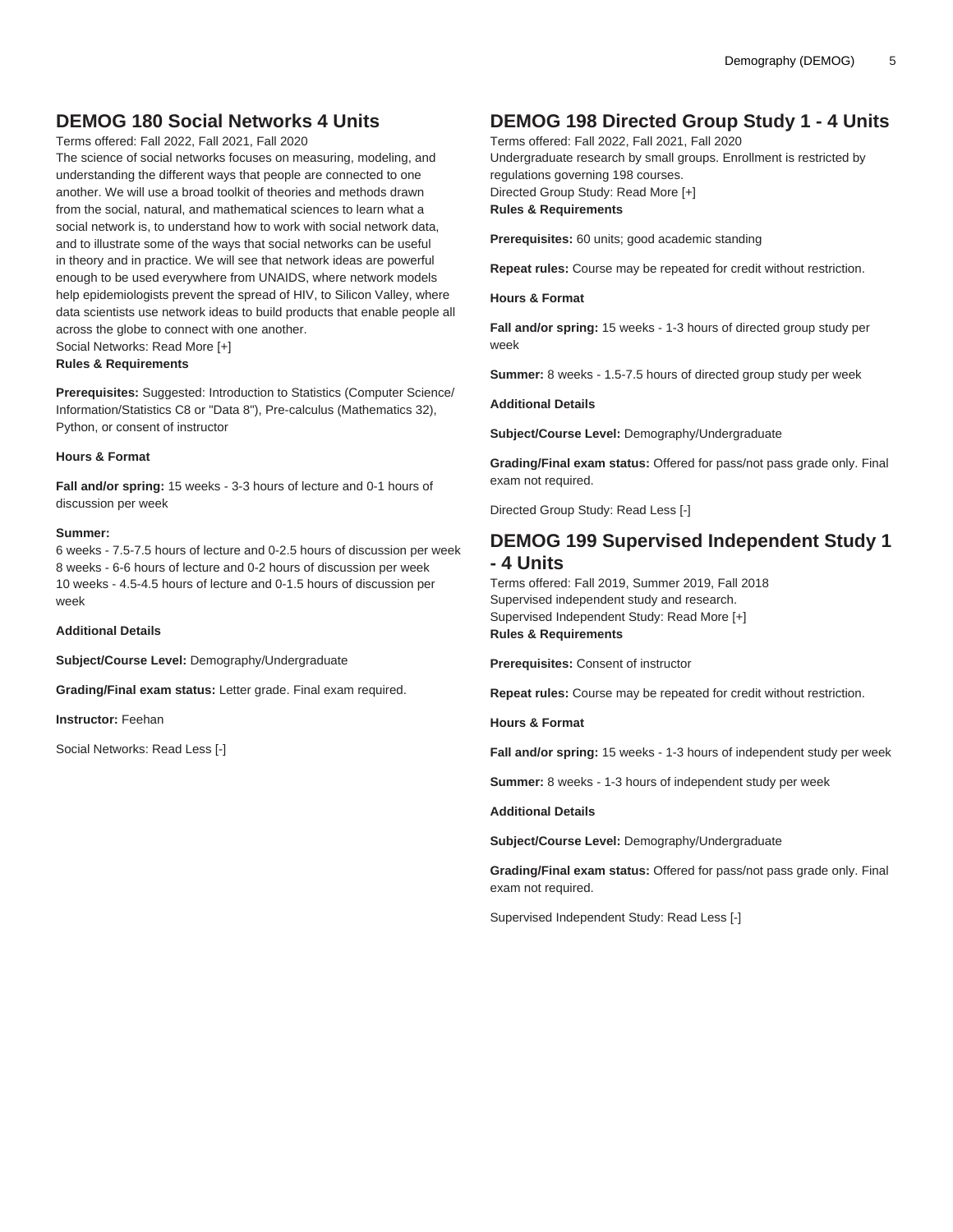# **DEMOG 200 Fundamentals of Population Thought 4 Units**

Terms offered: Fall 2021, Fall 2018, Fall 2015

This course offers an intensive introduction to the history of population thought in Europe and the United States through the close reading and contextualization of selected classic texts, including Graunt, Malthus, and Quetelet.

Required of graduate students in the M.A. or Ph.D. program in Demography.

Fundamentals of Population Thought: Read More [+] **Rules & Requirements**

**Prerequisites:** Consent of instructor

**Hours & Format**

**Fall and/or spring:** 15 weeks - 3 hours of lecture per week

**Additional Details**

**Subject/Course Level:** Demography/Graduate

**Grading:** Letter grade.

**Instructor:** Johnson-Hanks

Fundamentals of Population Thought: Read Less [-]

### **DEMOG 210 Demographic Methods: Rates and Structures 4 Units**

#### Terms offered: Fall 2022, Fall 2021, Fall 2019

Population models, multiple decrement life tables, hazard functions, stable population theory, projection matrices, projection programs, population waves, dual system estimation, computer-based exercises and simulations. Required course for Demography M.A. and Ph.D. students.

Demographic Methods: Rates and Structures: Read More [+] **Hours & Format**

**Fall and/or spring:** 15 weeks - 3 hours of lecture per week

**Additional Details**

**Subject/Course Level:** Demography/Graduate

**Grading:** Letter grade.

**Instructor:** Wachter

Demographic Methods: Rates and Structures: Read Less [-]

### **DEMOG 211 Advanced Demographic Analysis 4 Units**

Terms offered: Spring 2014, Spring 2013, Spring 2012 This course is designed to provide an overview of quantitative techniques commonly used in demography, sociology, economics, and other social sciences. Methods are described in both words and formulas, and students are encouraged to learn to move freely between verbal and mathematical representations of data. Advanced Demographic Analysis: Read More [+] **Rules & Requirements**

**Prerequisites:** 210, Population Studies 110, or consent of instructor

**Hours & Format**

**Fall and/or spring:** 15 weeks - 3 hours of lecture per week

**Additional Details**

**Subject/Course Level:** Demography/Graduate

**Grading:** Letter grade.

**Instructor:** Wilmoth

Advanced Demographic Analysis: Read Less [-]

# **DEMOG 213 Practical Computer Applications for Demographic Analysis 2 Units**

Terms offered: Fall 2021, Fall 2019, Fall 2018

An introductory course for first year Demography graduate students in the use of the Demography laboratory. Covers Unix based tools for manipulating computer programs and data files, and the R, SPlus, and SAS statistical packages. The course introduces the proportional hazard model and methods of estimating it. The final project for this course is use of the 1995 Current Population Survey (fertility supplement) to compute Total Fertility Rates for the U.S.

Practical Computer Applications for Demographic Analysis: Read More  $[+]$ 

**Hours & Format**

**Fall and/or spring:** 15 weeks - 3 hours of demonstration per week

**Additional Details**

**Subject/Course Level:** Demography/Graduate

**Grading:** Offered for satisfactory/unsatisfactory grade only.

**Instructor:** Mason

Practical Computer Applications for Demographic Analysis: Read Less [-]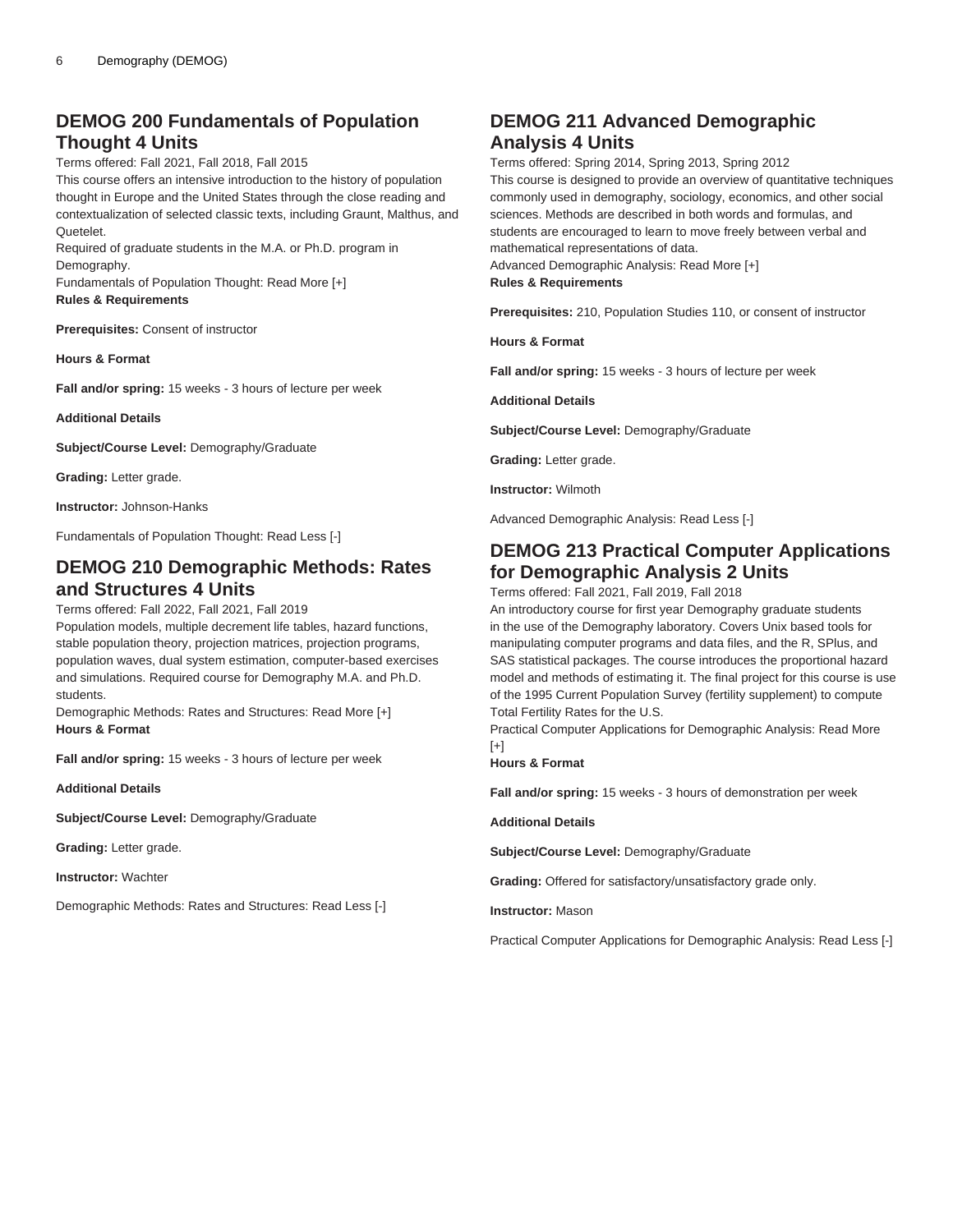# **DEMOG 215 Current Research Topics in Demography 2 Units**

Terms offered: Fall 2010, Spring 2009, Spring 2008

The goals of this course are 1) to familiarize graduate students with active research projects in Demography and 2) to improve skills in R and Stata. Topics covered include demographic micro-simulation with SOCSIM, the Human Mortality Database, stochastic simulation/forecasting, GIS for Demographers, and mortality forecasting. Two-thirds of class time will be spent in the computer laboratory. Students will present results. Current Research Topics in Demography: Read More [+]

**Rules & Requirements**

**Prerequisites:** 213

**Hours & Format**

**Fall and/or spring:** 15 weeks - 1 hour of lecture and 2 hours of laboratory per week

**Additional Details**

**Subject/Course Level:** Demography/Graduate

**Grading:** Offered for satisfactory/unsatisfactory grade only.

Current Research Topics in Demography: Read Less [-]

### **DEMOG 220 Human Fertility 4 Units**

Terms offered: Spring 2018, Spring 2013, Fall 2011 This course offers a critical, graduate-level introduction to the social science of reproduction, drawing especially on models and theories from demography, sociology, and anthropology. Among the topics are parity specific control and the calculus of conscious choice, below-replacement fertility, and the political economy of stratified reproduction. Human Fertility: Read More [+] **Hours & Format**

**Fall and/or spring:** 15 weeks - 3 hours of lecture per week

**Additional Details**

**Subject/Course Level:** Demography/Graduate

**Grading:** Letter grade.

**Instructor:** Johnson-Hanks

Human Fertility: Read Less [-]

# **DEMOG 230 Human Mortality 4 Units**

Terms offered: Spring 2015, Spring 2011, Spring 2009 Measurement of mortality by age and cause. Traditional, transitional, and modern mortality patterns in European and non-European areas. Current trends and differentials by age, sex, race, occupation and marital status. Consequences of mortality declines for fertility change and development. Human Mortality: Read More [+] **Rules & Requirements**

**Prerequisites:** 210 or consent of instructor

**Hours & Format**

**Fall and/or spring:** 15 weeks - 3 hours of lecture per week

**Additional Details**

**Subject/Course Level:** Demography/Graduate

**Grading:** Letter grade.

**Instructor:** Wilmoth

Human Mortality: Read Less [-]

# **DEMOG C236 Aging: Economic and Demographic Aspects 2 Units**

Terms offered: Spring 2006, Spring 2004, Spring 2002 Course considers demographic and economic aspects of population aging.

Aging: Economic and Demographic Aspects: Read More [+] **Hours & Format**

**Fall and/or spring:** 7.5 weeks - 2 hours of lecture per week

**Additional Details**

**Subject/Course Level:** Demography/Graduate

**Grading:** Letter grade.

**Instructor:** Lee

**Also listed as:** ECON C275B

Aging: Economic and Demographic Aspects: Read Less [-]

# **DEMOG 240 Human Migration 2 Units**

Terms offered: Spring 2013, Spring 2011, Spring 2000 Human populations analyzed from the stand point of their spatial distribution and movement. Special attention to rural-urban migration, metropolitan structure, inter-regional movement, and demographic aspects of land-use, the collection and analysis of emigration and immigration data and statistics, migration policies. Human Migration: Read More [+] **Hours & Format**

**Fall and/or spring:** 7.5 weeks - 3 hours of lecture per week

**Additional Details**

**Subject/Course Level:** Demography/Graduate

**Grading:** Letter grade.

Human Migration: Read Less [-]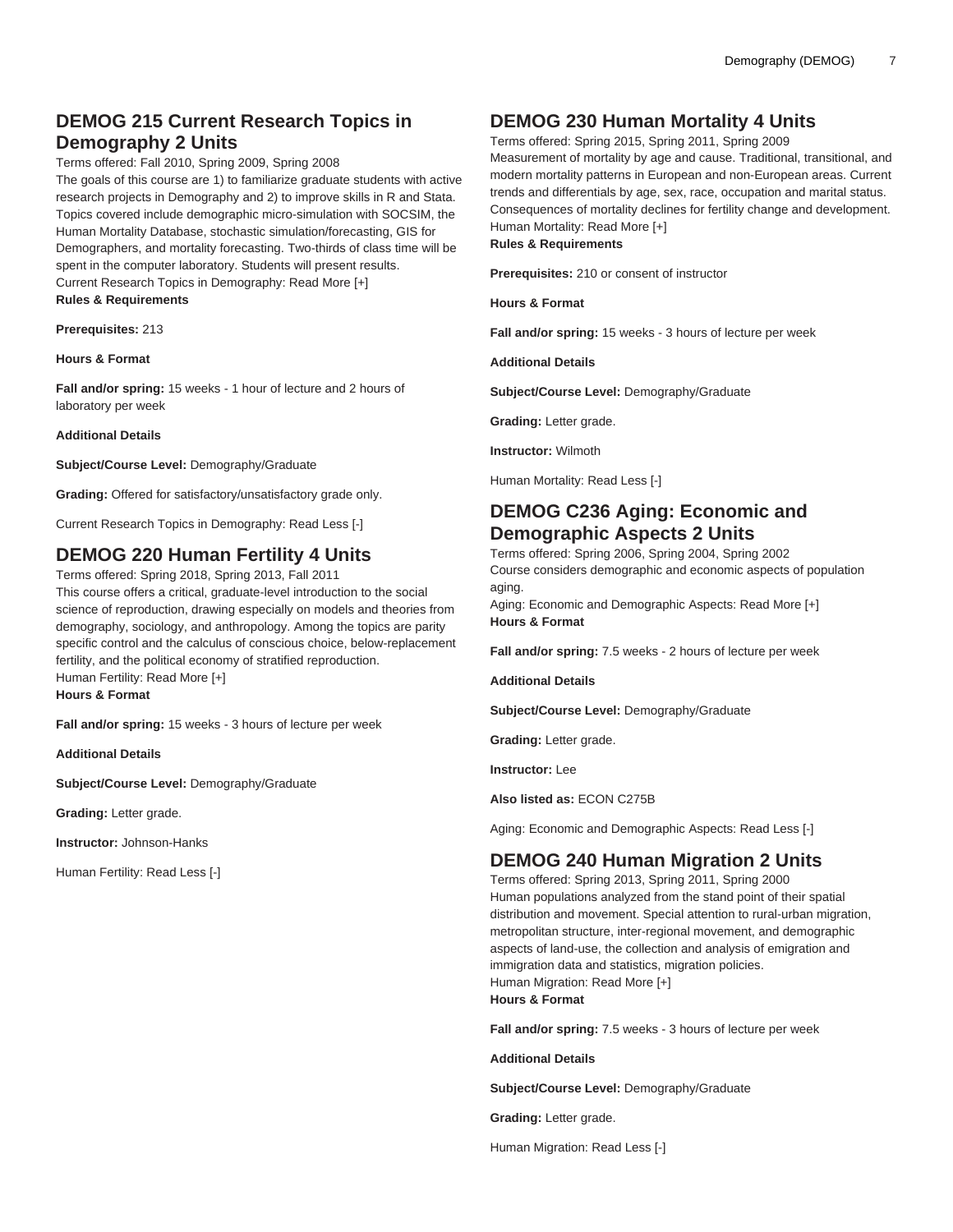# **DEMOG 260 Special Topics in Demography Seminar 1 - 4 Units**

Terms offered: Fall 2022, Spring 2022, Fall 2021

Special topics in demography, such as anthropological and evolutionary approaches, kinship and family structure, race and ethnicity, and similar specialized or new topics in the field of demography will be covered. Seminar will be offered according to student demand.

Special Topics in Demography Seminar: Read More [+] **Rules & Requirements**

**Prerequisites:** Consent of instructor

**Repeat rules:** Course may be repeated for credit when topic changes.

**Hours & Format**

#### **Fall and/or spring:**

6 weeks - 2.5-9.5 hours of seminar per week 8 weeks - 2-7 hours of seminar per week 10 weeks - 1.5-6 hours of seminar per week 15 weeks - 1-4 hours of seminar per week

#### **Additional Details**

**Subject/Course Level:** Demography/Graduate

**Grading:** Letter grade.

Special Topics in Demography Seminar: Read Less [-]

### **DEMOG C275A Economic Demography 3 Units**

Terms offered: Spring 2022, Spring 2019, Spring 2015 Economic consequences of demographic change in developing and developed countries including capital formation, labor markets, and intergenerational transfers. Economic determinants of fertility, mortality and migration.

Economic Demography: Read More [+] **Hours & Format**

**Fall and/or spring:** 15 weeks - 2 hours of lecture per week

**Additional Details**

**Subject/Course Level:** Demography/Graduate

**Grading:** Letter grade.

**Instructor:** Lee

**Also listed as:** ECON C275A

Economic Demography: Read Less [-]

## **DEMOG C280 Social Networks 4 Units**

Terms offered: Fall 2022, Fall 2021, Fall 2020

This course provides a broad introduction to the empirical and theoretical study of social networks. We will cover classic and contemporary studies, beginning with fundamental definitions and models, and then moving through a range of topics, including models of network formation and structure (homophily, foci, communities); dynamic processes on networks (contagion, influence, and disease models); collaborative networks; personal networks; online networks; and network sampling and data collection. The course material is intended to be of interest to students from a wide range of disciplinary backgrounds, including demography, sociology, statistics, computer science, and related fields. Social Networks: Read More [+]

**Rules & Requirements**

**Credit Restrictions:** Students who have taken [DEMOG 260](/search/?P=DEMOG%20260)-001: SOCIAL NETWORKS in spring 2017 or [DEMOG 260-](/search/?P=DEMOG%20260)001: SOCIAL NETWORKS in spring 2018 for credit may not receive credit for [DEMOG C280](/search/?P=DEMOG%20C280) or [SOCIOL C273N](/search/?P=SOCIOL%20C273N).

**Hours & Format**

**Fall and/or spring:** 15 weeks - 3 hours of lecture per week

**Additional Details**

**Subject/Course Level:** Demography/Graduate

**Grading:** Letter grade.

**Instructor:** Feehan

**Also listed as:** SOCIOL C273N

Social Networks: Read Less [-]

### **DEMOG 296 Advanced Research Techniques 4 Units**

Terms offered: Fall 2018, Fall 2017, Fall 2016 Problems in data acquisition, analysis, and presentation of technical demographic research. Required of graduate students in the Ph.D. program in Demography. Advanced Research Techniques: Read More [+] **Rules & Requirements**

**Prerequisites:** 295 and consent of instructor

**Repeat rules:** Course may be repeated for credit without restriction.

**Hours & Format**

**Fall and/or spring:** 15 weeks - 3 hours of seminar per week

**Additional Details**

**Subject/Course Level:** Demography/Graduate

**Grading:** Letter grade.

Advanced Research Techniques: Read Less [-]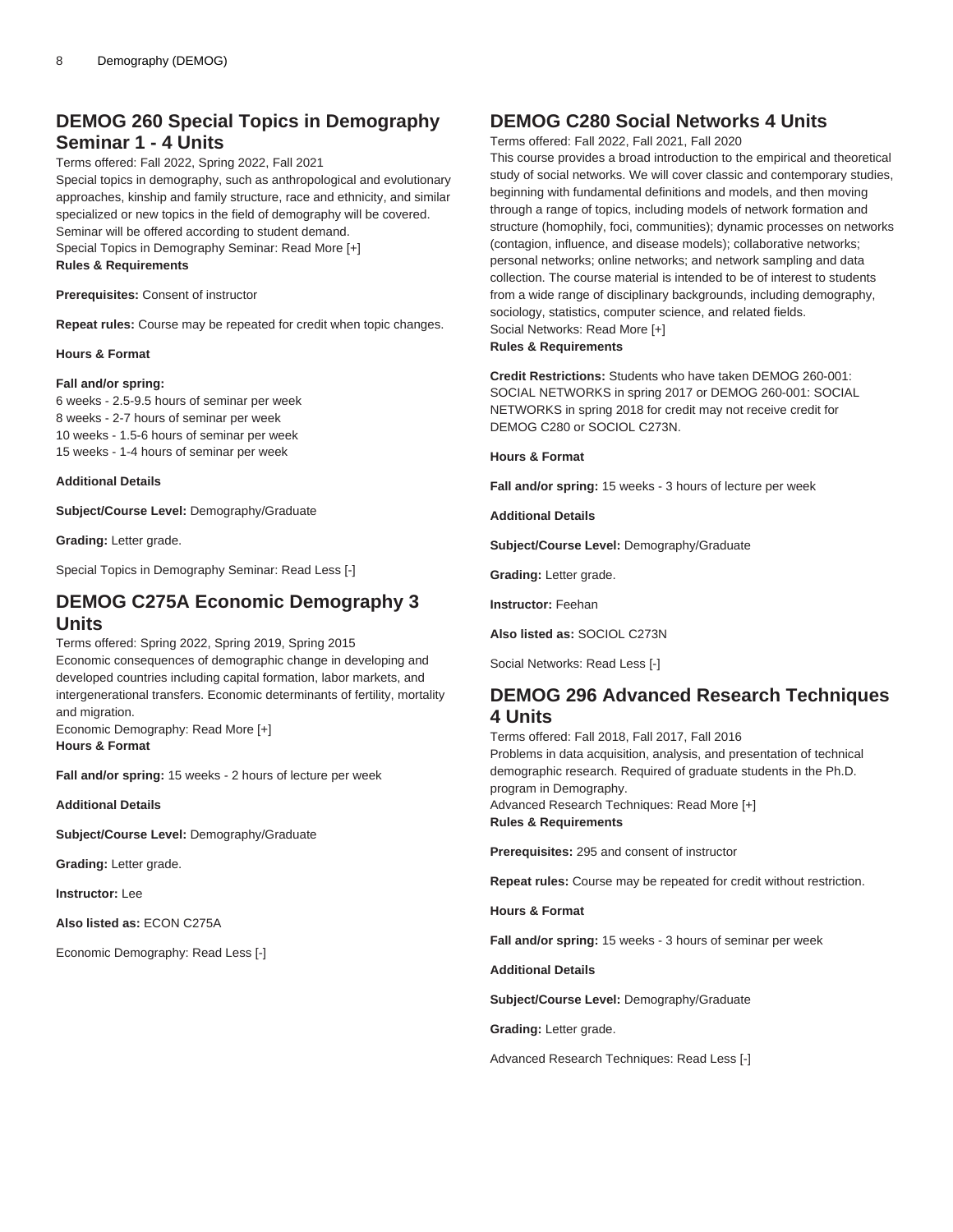# **DEMOG 298 Directed Reading 1 - 12 Units**

Terms offered: Fall 2022, Spring 2022, Fall 2021 Intended to provide directed reading in subject matter not covered in available course offerings. Directed Reading: Read More [+] **Rules & Requirements**

**Prerequisites:** Consent of instructor

**Repeat rules:** Course may be repeated for credit without restriction.

**Hours & Format**

**Fall and/or spring:** 15 weeks - 1-12 hours of independent study per week

#### **Additional Details**

**Subject/Course Level:** Demography/Graduate

**Grading:** Letter grade.

Directed Reading: Read Less [-]

### **DEMOG 299 Directed Research 1 - 12 Units**

Terms offered: Fall 2022, Summer 2022 8 Week Session, Spring 2022 Intended to provide supervision in the preparation of an original research paper or dissertation. Directed Research: Read More [+] **Rules & Requirements**

**Prerequisites:** Consent of instructor

**Repeat rules:** Course may be repeated for credit without restriction.

**Hours & Format**

**Fall and/or spring:** 15 weeks - 1-12 hours of independent study per week

**Summer:** 8 weeks - 1.5-22.5 hours of independent study per week

**Additional Details**

**Subject/Course Level:** Demography/Graduate

**Grading:** Letter grade.

Directed Research: Read Less [-]

# **DEMOG 301 GSI Training 1 - 6 Units**

Terms offered: Fall 2022, Fall 2021, Fall 2020 Course credit for experience gained in academic teaching through employment as a graduate student instructor. GSI Training: Read More [+] **Rules & Requirements**

**Prerequisites:** Appointment as a graduate student instructor in department

**Hours & Format**

**Fall and/or spring:** 15 weeks - 1-6 hours of seminar per week

**Summer:** 8 weeks - 1-6 hours of seminar per week

#### **Additional Details**

**Subject/Course Level:** Demography/Professional course for teachers or prospective teachers

**Grading:** Offered for satisfactory/unsatisfactory grade only.

GSI Training: Read Less [-]

### **DEMOG 601 Individual Study 1 - 8 Units**

Terms offered: Fall 2022, Fall 2021, Fall 2020

Individual study, in consultation with the graduate adviser, intended for qualified students to do necessary work to prepare themselves for language examinations, and the comprehensive examination. Individual Study: Read More [+] **Rules & Requirements**

**Prerequisites:** Graduate standing

**Repeat rules:** Course may be repeated for credit without restriction.

**Hours & Format**

**Fall and/or spring:** 15 weeks - 1-8 hours of independent study per week

**Additional Details**

**Subject/Course Level:** Demography/Graduate examination preparation

**Grading:** Offered for satisfactory/unsatisfactory grade only.

Individual Study: Read Less [-]